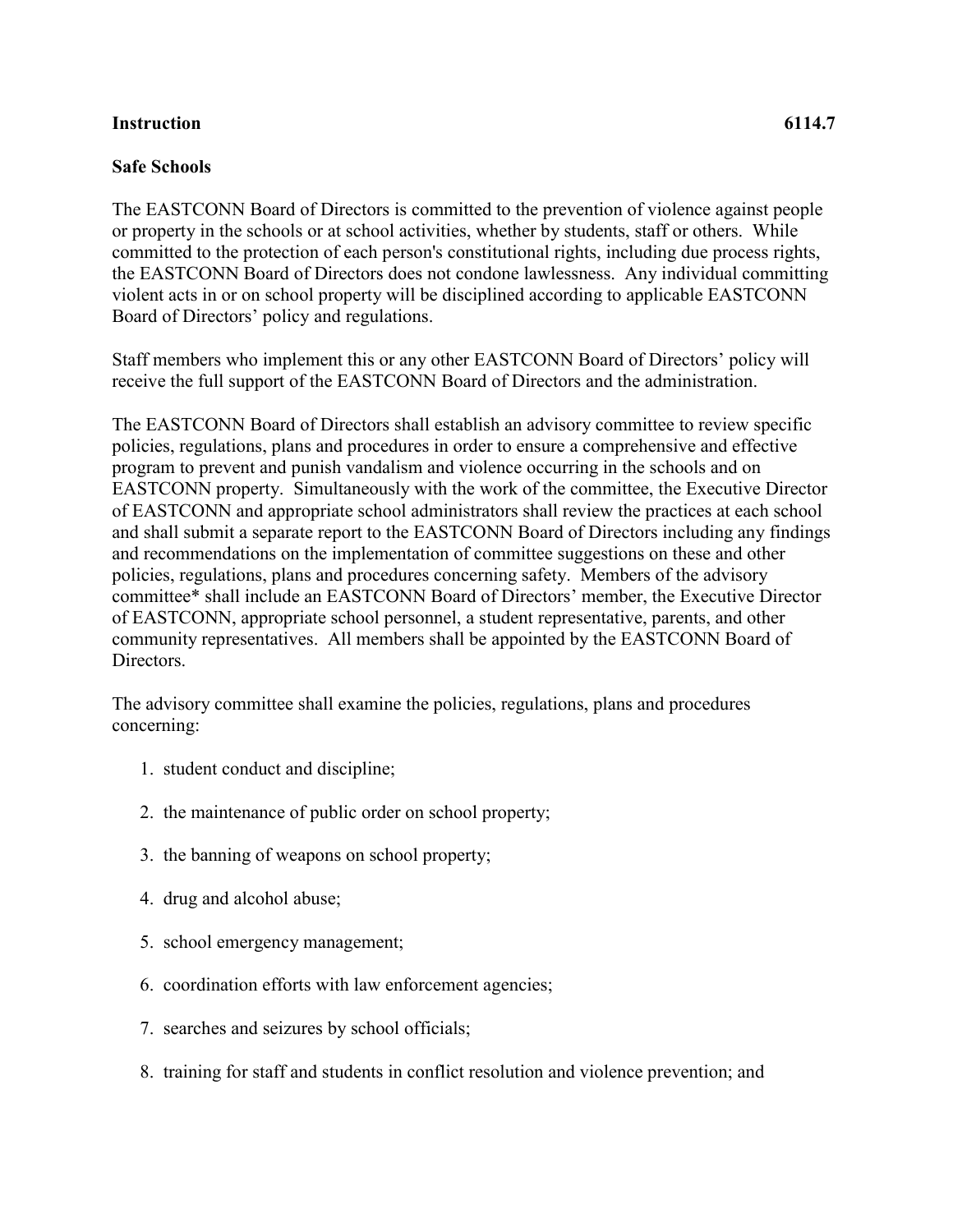9. building security measures including procedures governing visitors to the schools and access to school buildings.

The advisory committee shall review these and other policies, regulations, plans, and procedures, as directed, to ensure that they are:

- 1. consistent with law and regulation;
- 2. clear, complete and enforceable; and

3. appropriately disseminated to students, staff, parents and are available to the general public.

The advisory committee shall report its findings and recommendations to the EASTCONN Board of Directors prior to public release. Final reports shall be delivered to the EASTCONN Board of Directors at a meeting scheduled by the EASTCONN Board of Directors to receive the report.

Any official policy level action is the sole discretion of the EASTCONN Board of Directors. The EASTCONN Board of Directors is in no way obligated to follow committee recommendations. The EASTCONN Board of Directors has the right to accept, reject or modify all or any part of a committee recommendation.

\*EASTCONN may also want to use shared decision-making committees for conducting this review in individual school buildings.

The EASTCONN Board of Directors shall conduct a security and vulnerability assessment of the Agency schools every two years and develop a school security and safety plan for each school based upon the assessment results. The EASTCONN Board of Directors, as required, shall submit to the DEMHS Regional Coordinator the required information pertaining to EASTCONN's school security and safety plans.

In the development of a school security and safety plan, an EASTCONN crisis response team shall be assembled that includes a variety of professionals with expertise in emergency management, (e.g., chief executive officer of the municipality, police, fire and emergency services personnel), and include community partners such as public and mental health professionals and school based staff. The EASTCONN teams shall work closely with schoolbased crisis response teams to develop EASTCONN-wide and building-specific emergency management plans. Such plans shall be compliant with the National Incident Management System (NIMS) and incorporate the National Incident Command System, and be compliant with the standards for such plans issued by the Department of Emergency Services and Public Protection (DESPP). The plans shall utilize the School Security and Safety Plan Template which meets all-hazards threats, as released and revised by the Division of Emergency Management and Homeland Security of the Department of Emergency Services and Public Protection. The EASTCONN Board of Directors will annually develop and implement a school security and safety plan for each school and review, update, and submit such plans to the DESPP as required.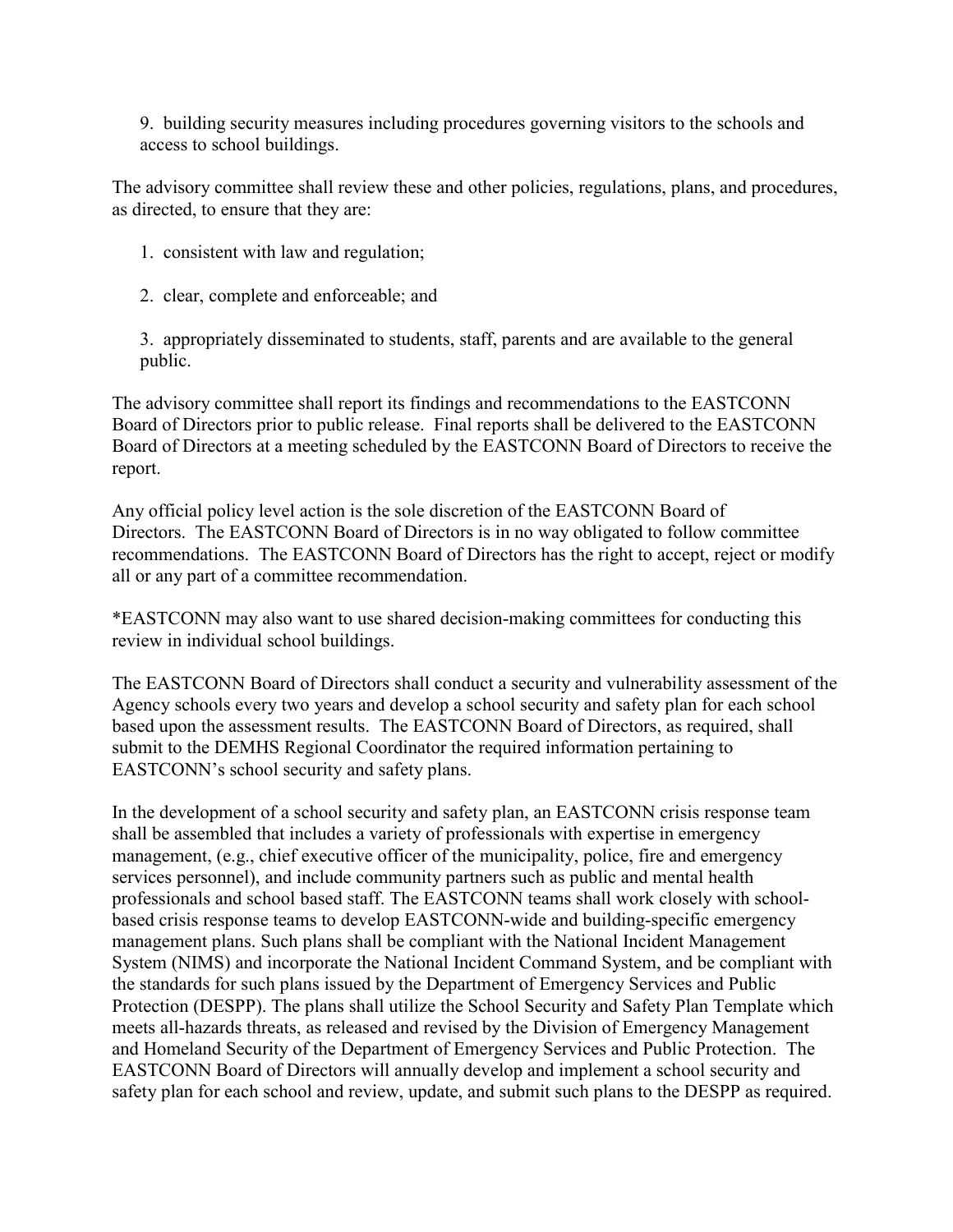Each school shall also establish a school's security and safety committee to assist in developing and administering the school's safety and security plan.

The crisis management plan shall be developed within the context of the four recognized phases of crisis management:

- Mitigation/Prevention addresses what schools and EASTCONN can do to reduce or eliminate the risk to life and property.
- Preparedness focuses on the process of planning for the worst-case scenario.
- Response is devoted to the steps to take during a crisis.
- Recovery pertains to how to restore the learning and teaching environment after a crisis.

Crisis management must be viewed as a continuous process in which all phases of the plan are being reviewed and revised. The plan must be continuously updated based upon experience, research and changing vulnerabilities.

- (cf. [5131](http://z2policy.cabe.org/cabe/DocViewer.jsp?docid=268&z2collection=core#JD_5131)  Conduct at School and Activities)
- (cf. [5131.5](http://z2policy.cabe.org/cabe/DocViewer.jsp?docid=273&z2collection=core#JD_5131.5)  Vandalism)
- (cf. [5131.6](http://z2policy.cabe.org/cabe/DocViewer.jsp?docid=274&z2collection=core#JD_5131.6)  Drugs/Alcohol and Tobacco)
- (cf. [5131.8](http://z2policy.cabe.org/cabe/DocViewer.jsp?docid=277&z2collection=core#JD_5131.8)  Out of School Misconduct)
- (cf. [5131.9](http://z2policy.cabe.org/cabe/DocViewer.jsp?docid=280&z2collection=core#JD_5131.9)  Gang Action by or Association)
- (cf. [5132](http://z2policy.cabe.org/cabe/DocViewer.jsp?docid=283&z2collection=core#JD_5132)  Dress and Grooming)
- (cf. [5141.6](http://z2policy.cabe.org/cabe/DocViewer.jsp?docid=305&z2collection=core#JD_5141.6)  Crisis Management Plan)
- (cf. 5146 Child Abuse and Neglect)
- (cf. [5142](http://z2policy.cabe.org/cabe/DocViewer.jsp?docid=308&z2collection=core#JD_5142)  Student Safety)
- (cf. 5147 Suicide Prevention)
- (cf. 5143 Student Health Assessments and Immunizations)
- (cf. 5144 Administering Medications)
- (cf. [5145](http://z2policy.cabe.org/cabe/DocViewer.jsp?docid=323&z2collection=core#JD_5145)  Communicable and Infectious Diseases)
- (cf. [5114](http://z2policy.cabe.org/cabe/DocViewer.jsp?docid=237&z2collection=core#JD_5114)  Suspension/Expulsion/Exclusion/Removal)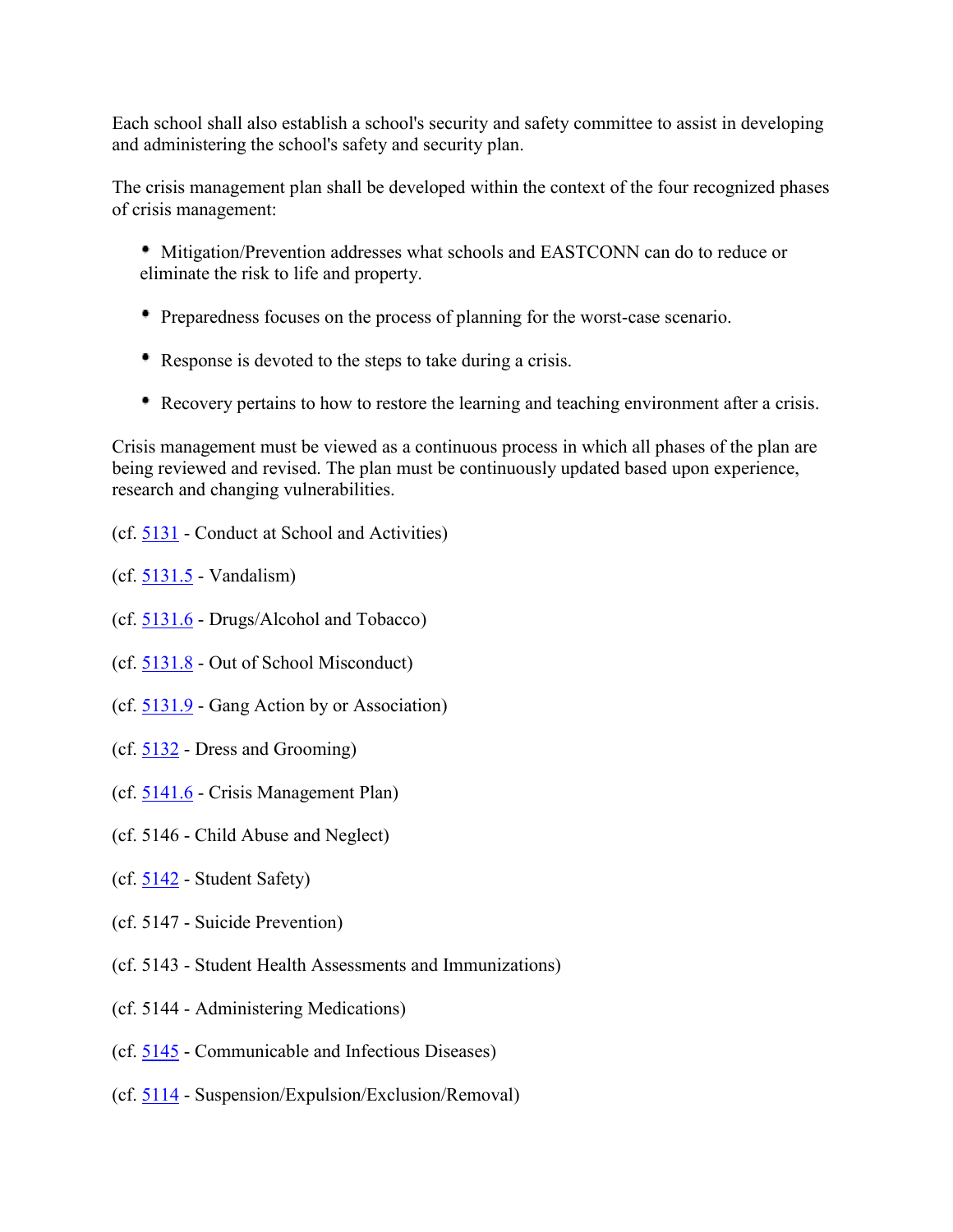$(cf. 6114 - Emergencies)$  $(cf. 6114 - Emergencies)$  $(cf. 6114 - Emergencies)$ 

(cf. 6161.11 - Drugs/Alcohol and Tobacco)

Legal Reference: Connecticut General Statutes

[4-](http://www.cga.ct.gov/2011/pub/Title4.htm)176e through [4-](http://www.cga.ct.gov/2011/pub/Title4.htm)185 Uniform Administrative Procedure Act.

[10-](http://www.cga.ct.gov/2011/pub/Title10.htm)[19](http://www.cga.ct.gov/2011/pub/Title19.htm) Teaching about alcohol, nicotine or tobacco, drugs and acquired immune deficiency syndrome. Training of personnel.

[10-](http://www.cga.ct.gov/2011/pub/Title10.htm)221 Boards of education to prescribe rules.

[10-](http://www.cga.ct.gov/2011/pub/Title10.htm)222m - School security and safety plans. School security and safety committees

[10-](http://www.cga.ct.gov/2011/pub/Title10.htm)222n - School security and safety plan standards

[10-](http://www.cga.ct.gov/2011/pub/Title10.htm)233a through [10-](http://www.cga.ct.gov/2011/pub/Title10.htm)233f re in-school suspension, suspension, expulsion. (As amended by PA 95-304, An Act Concerning School Safety).

[52-](http://www.cga.ct.gov/2011/pub/Title52.htm)572 Parental liability for torts of minors. Damage defined.

[53a-](http://www.cga.ct.gov/2011/pub/Title53a.htm)[3](http://www.cga.ct.gov/2011/pub/Title3.htm) Firearms and deadly weapons.

[53-](http://www.cga.ct.gov/2011/pub/Title53.htm)206 Carrying and sale of dangerous weapons.

[53a-](http://www.cga.ct.gov/2011/pub/Title53a.htm)217b Possession of firearms and deadly weapons on school grounds.

PA 94-221 An Act Concerning School Safety.

PA 95-304 An Act Concerning School Safety.

PA 97-290 An Act Enhancing Educational Choices and Opportunities.

PA 13-3 An Act Concerning Gun Violence Prevention and Children's Safety (Sections 86, 87, 88)

GOALS 2000: Education America Act.

18 U.S.C. 921 Definitions.

Title III - Amendments to the Individuals with Disabilities Education Act. Sec. 314 (Local Control Over Violence).